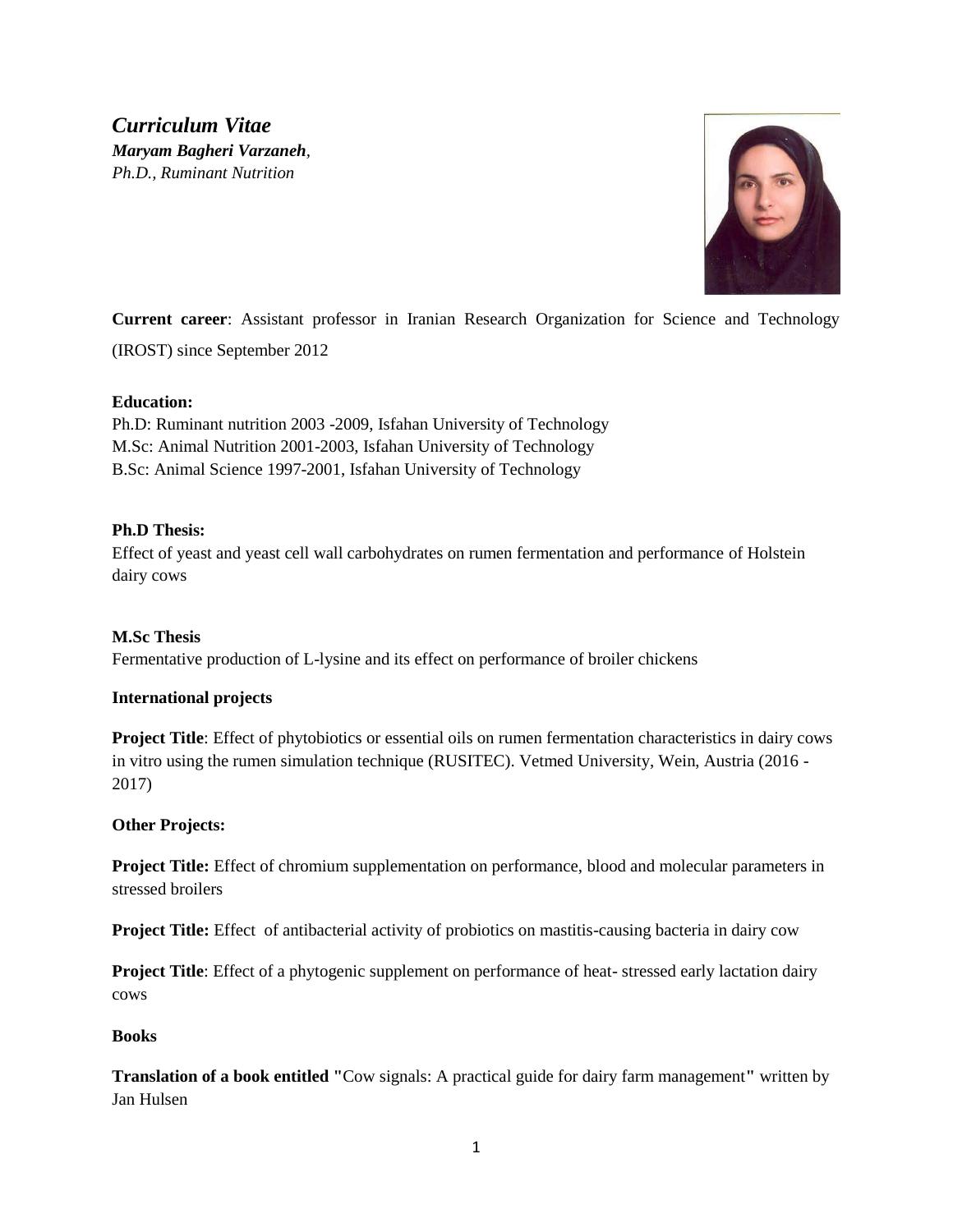Member of the editorial committee of the extensional journal of Isfahan Union of Dairy Farmers which translates "**Hoard´s Dairyman**" Magazine to a Persian book

## **Articles and Conference Proceedings:**

Renee Petri, **Maryam Bagheri Varzaneh**, Fenja Klevenhusen, Remigius Chizzola, Poulad Pourazad, Muhammad Qumar, Qendrim Zebeli. 2018Effects of *Scrophularia striata extract* supplementation on the rumen microbiome and fermentation *in vitro*. GfE conference in Gottingen for March **2018**

Hoseini, S. Kh., Sharifi, S. D., **Bagheri Varzaneh, M.,** Ghazanfari, Sh., Rezae, A., **2017**. Effect of chemical composition and particle size (nano and micro) of chromium in diet on the performance of broiler chicken under physiological stress. 3<sup>rd</sup> livestock conference in the North of Iran, Sari, Iran

Hoseini, S. Kh., Sharifi, S. D., **Bagheri Varzaneh, M.,** Ghazanfari, Sh., Rezae, A., **2017**. Effect of chemical composition and particle size (nano and micro) of chromium in diet on the blood parameter of broiler chicken under physiological stress. 3<sup>rd</sup> livestock conference in the North of Iran, Sari, Iran

Hoseini, S. Kh., Sharifi, S. D., **Bagheri Varzaneh, M.,** Ghazanfari, Sh., Rezae, A., **2017**. Effect of chemical composition and particle size (nano and micro) of chromium in diet on meat quality of broiler chicken under physiological stress. 3<sup>rd</sup> livestock conference in the North of Iran, Sari, Iran

**Bagheri, M., 2017.**Invitro growth inhibition of dairy cow mastitis-causing bacteria by lactobacillus Plantarum ATCC 8014. 9<sup>th</sup> Asian conference on lactic acid bacteria, Gwangju, Korea.

Khodakarami, P., **M. Bagheri**, S. D. Sharifi, A.Mohammadi Sangcheshmeh, **2016**. Effects of high level of organic chromium supplementation on performance and carcass traits of broiler chicks.  $7<sup>th</sup>$ national Iranian Congress of Animal and Aquatic Sciences, Tehran, **Iran.**

Khodakarami, P., **M. Bagheri**, S. D. Sharifi, A. Mohammadi Sangcheshmeh, **2016**. Effects of Chromium Supplementation on immune system organs and cells in broilers under induced stress of oral dexamethasone, 7 th national Iranian Congress of Animal and Aquatic Sciences. Tehran, **Iran**

**Bagheri, M**., **2016**. Effects of chromium-methionine on expression of glucose transporter 2 (GLUT2) in liver of broiler under physiological stress. 7<sup>th</sup> national Iranian Congress of Animal and Aquatic Sciences. Tehran**, Iran**

**Bagheri, M**. **2015,** Effect of medium pH on antimicrobial activity of Lactobacillus gasseri and Lactobacillus casei against mastitis- causing bacteria,  $3<sup>rd</sup>$  international Congress of Biology and Ecology, Tehran, **Iran**

**Bagheri, M** , **2015**, Antibacterial activity of essential oils against *staphylococcus aureus* isolated from bovine mastitis, 3rd international Congress of Biology and Ecology, Tehran**, Iran**

**Bagheri , M.,** A., Assadi Alamouti, B. Sarhandi, **2014**. Effects of Phytogenic Compounds on Heat-Stressed Holstein Dairy Cows, Proc. of the  $6<sup>th</sup>$  national Iranian Congress of Animal and Aquatic Sciences. RN235, Tabriz, **Iran**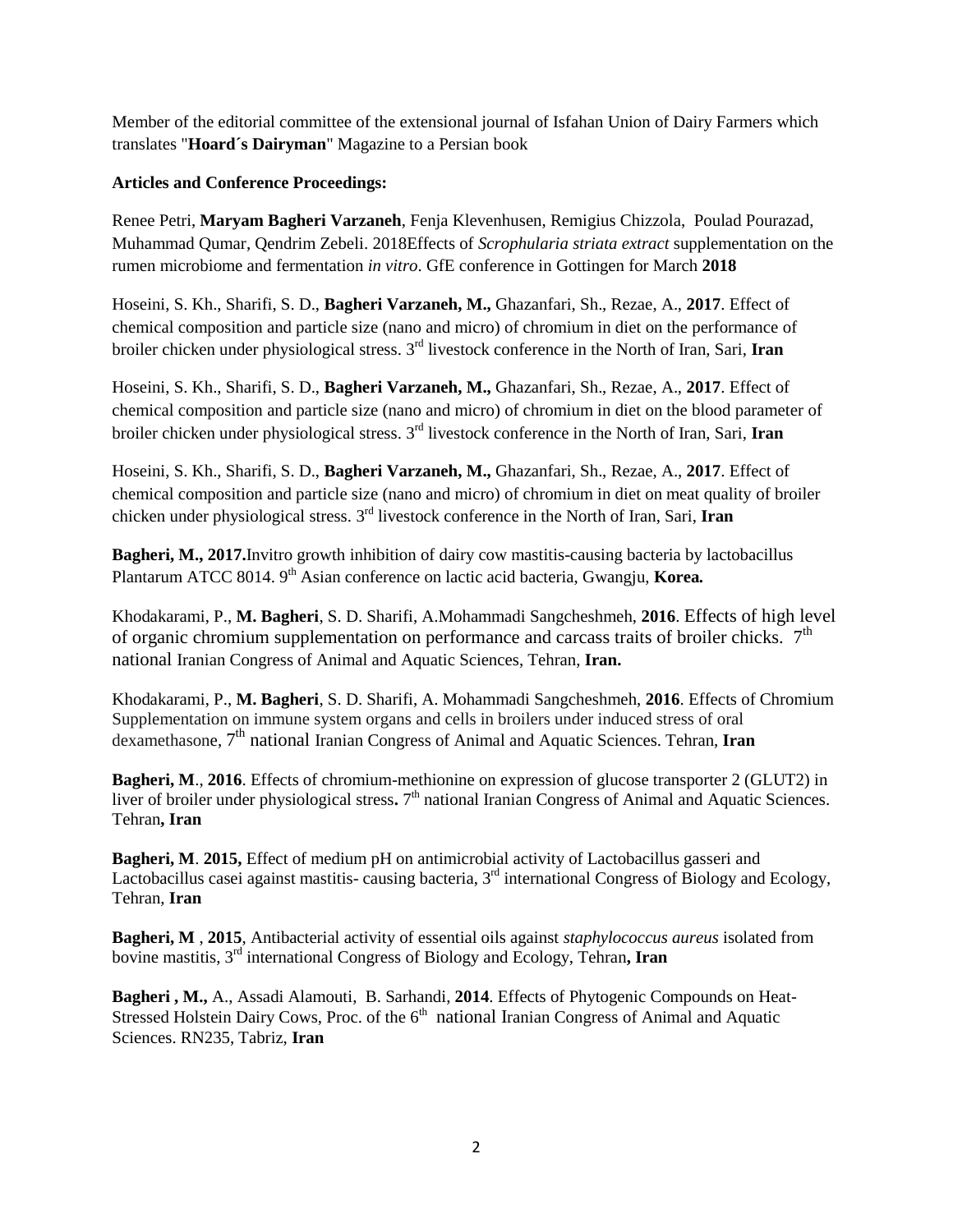**Bagheri, M.,** M. Rostamza, **2014**. Nutritional Evaluation of Seed and Pod without Seed of Prosopis farcta by Gas Production Technique. Proc. of the 6th Iranian Congress of Animal and Aaquatic Sciences. RN234, Tabriz, Iran

**Bagheri, M**., G.R. Ghorbani, M. Khorvash, A. Assadi. **2010.** Effect of yeast and yeast cell wall carbohydrates on in situ degradability of feedstuffs in sheep. Proc. of the  $1<sup>st</sup>$  National Conference on Probiotics and Functional Food. Tehran, Iran.p. 246 (Oral presentation)

Assadi Alamouti, A., M. Alikhani, G.R. Ghorbani, **M. Bagheri. 2010**. Response of early lactation cows to partial replacement of starch by neutral detergent soluble fiber sources in diets varying in forage particle size. Proc. Of the 2nd World Nutrition Forum Congress. p. 157

Assadi, A., G.R. Ghorbani, M. Alikhani, **M. Bagheri. 2009**. Effect of alfalfa hay particle size and source of neutral detergent soluble carbohydrates on intake chewing activity, ruminal fermentation and nutrient digestibility of midlactation cows. Proc. of ADSA -ASAS-CSAS. Joint Meeting. p. 92

**Bagheri, M.**, G. R. Ghorbani, H. R. Rahmani, M. Khorvash. 2009. Effect of yeast and mannanoligosaccharides on in vitro fermentation of different substrates. BSAS Annual Conference. p. 91(Oral presentation)

**Bagheri, M., G.R. Ghorbani. 2008. Determination of yeast cell wall carbohydrates degradability in rumen** fluid. XXV World Buiatrics Congress Budapest, Hungary.p. 170.

**Bagheri, M**., G. R. Ghorbani, H. R. Rahmani, M. Khorvash, N. Nili. 2008. Effect of live yeast and mannan-oligosaccharides on performance of early lactation Holstein dairy. Proc. of the 3rd Iranian Congress of Animal and Aquatic Sciences. p.9 (Oral presentation)

**Bagheri, M.,** G.R. Ghorbani. 2005. Effect of physical form of starter on the performance of Holstein calves. Proc. Of EAAP Meeting, Uppsala Sweeden.p.17

**Bagheri, M**., G.R. Ghorbani, M. Azin, A. Samie. 2004. Fermentative production of L-lysine and its effect on performance of broiler chickens. Proc.of the 1 <sup>st</sup> Iranian Congress of Animal and Aaquatic Sciences. p.308 (Oral presentation)

### **Articles**

**Maryam Bagheri Varzaneh,** Fenja Klevenhusen, Remigius Chizzola, Renee Petri, Poulad Pourazad, Muhammad,Qumar, Qendrim Zebeli, 2017 Supplementing *Scrophularia striata* extract mitigates methane production, enhances rumen fermentation profile, and antioxidant activity in cattle *in vitro*

Khodakarami, P., **Bagheri Varzaneh, M.,** Sharifi, S. D., Mohamadi Sangcheshmeh, Effects of chromium supplementation on performance and blood hormones of broiler chickens in normal condition and under physiological stress. Journal of Veterinary Research (under review)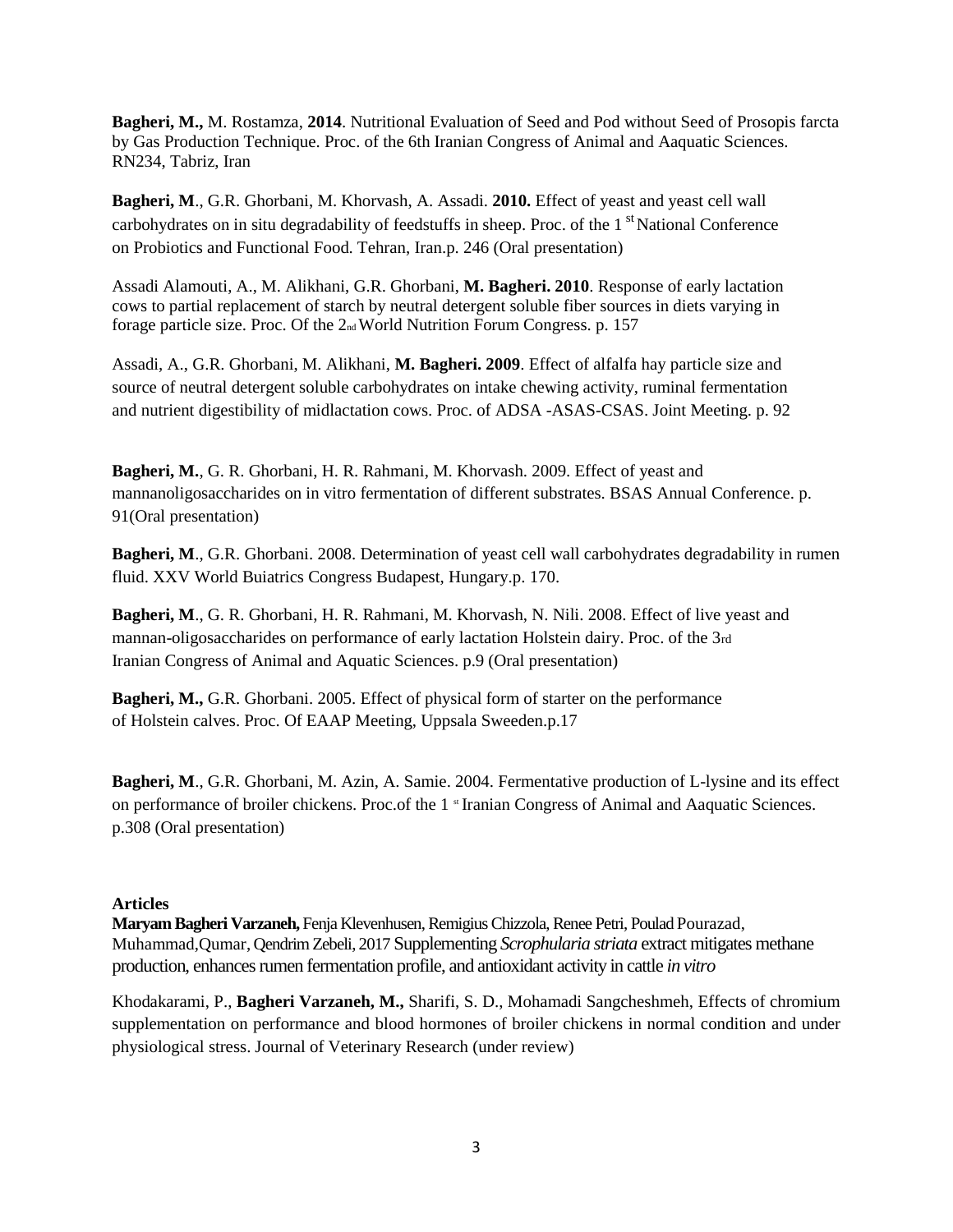**Bagheri Varzaneh, M.** Impact of chromium-methionine supplementation on decreasing deleterious effects of physiological stress in broilers, Animal production (in press)

Azimzadeh V., Assadi-Alamouti, A., Khadem, A., **Bagheri Varzaneh, M**., and Mohammad, J., 2015. MoradiEffects of Supplementation of a Symbiotic Product on Growth Performance and Health of Holstein Calves. **Research on Animal Production** Vol. 6, 105-114 (in persion).

Assadi Alamouti, A., M. Alikhani, G.R. Ghorbani, A. Teimouri-Yansari, **M. Bagheri**, 2014. Response of early lactation Holstein cows to partial replacement of neutral detergent soluble fibre for starch in diets varying in forage particle size. **Livestock Science**, 160: 60–68

**Bagheri, M.,** G.R. Ghorbani, H. R. Rahmani, M. Khorvash, N. Nili, K. H. Sudekum. 2009. Effect of live yeast and mannan-oligosaccharides on performance of early lactation Holstein dairy cow. Asian-Aust. J. Anim. Sci. 22: 812-818.

Ghorbani, G.R., **M. Bagheri** *Varzaneh,* A. Nikkhah*. 2007. Comparison of traditional ground and commercial pelleted starters for pre-weaning Holstein calves. Int. J. Dairy Sci., 2(3):287-291.*

## *Fields of interest:*

Effect of feed additives on rumen microbiota Use of pre- and probiotics to manipulate ruminal fermentation and its effects on major ruminal bacterial population Use of bioactive natural compounds to reduce environmental pollution caused by ruminant animal Technologies of manufacturing feed additive supplements

### *Membership:*

*2007-2011:* Member of editorial committee of the extensional journal of Isfahan union of dairy farmers. **2013-2015**:Member of Animal Sciencel Society of Iran **2013-2015**:Member of Medicinal Plant Society of Iran **2012- 2015**:Technical Committee of Kharazmi International Award. **2012-2015**:Technical Committee of Kharazmi Young Award.

### *Teaching Activities:*

M.Sc. Advanced Animal Nutrition, IROST, Tehran, Iran. **2013,** M.Sc. Identification and Application of Lab Techniques andTools, IROST, Tehran, Iran.**2013** M.Sc. Endochrinology, IROST, Tehran, Iran. **2014** Bsc: Farm Animal Ethology. University of Tehran, Abouraihan Campus. **2011** Bsc: Animal Breeding, Alborz payamenoor University, **2010** BSc: Biochemistry, Nutrition of Small Ruminant, Animal Nutrition. Islamic Azad University, Shahrekord Branch, **2005, 2008.** Teaching assistant: Laboratory Biochemistry (Ph.D course). Isfahan University of Technology. **2008**

### *Workshops Attended:*